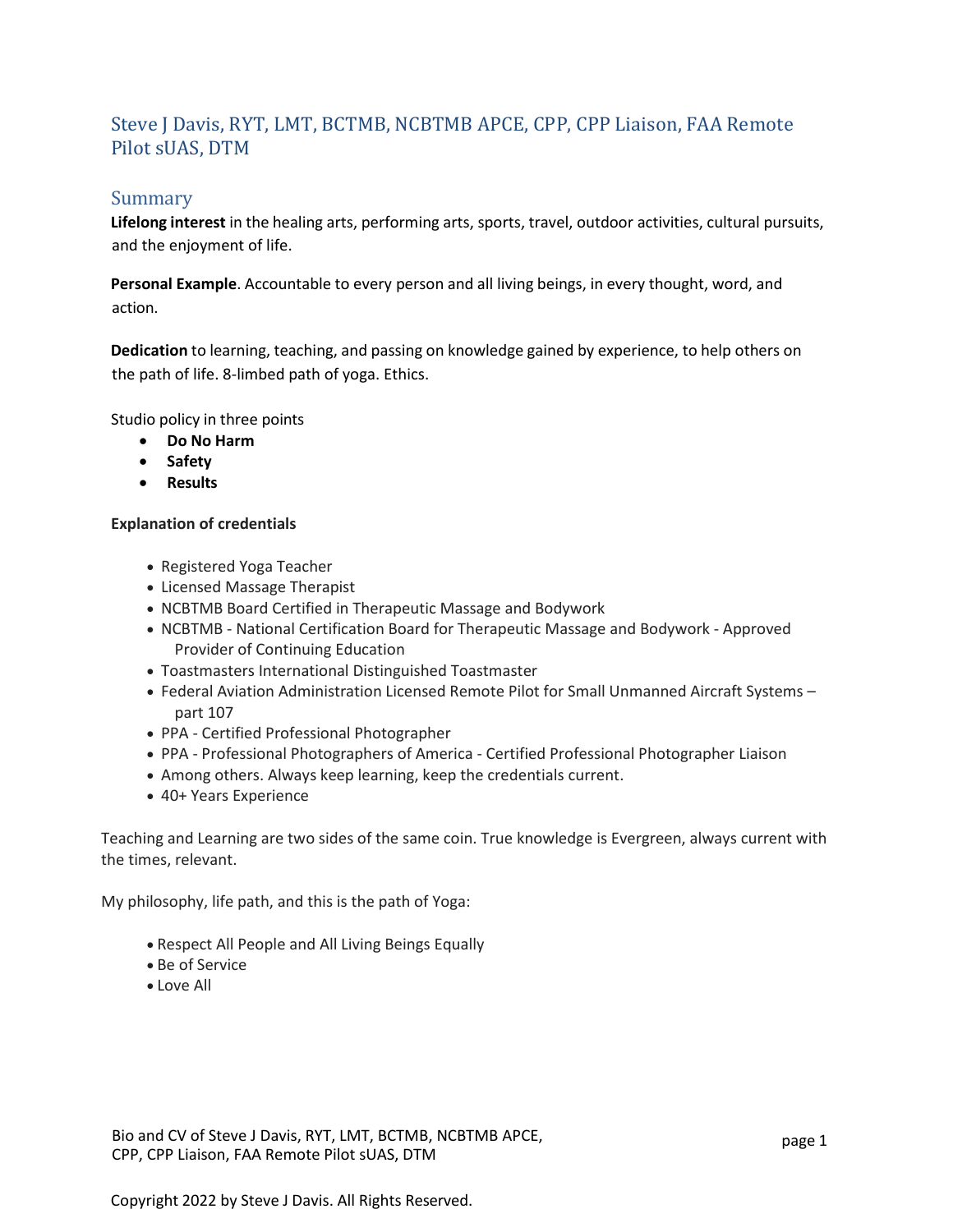## **Contact**

*I am open and transparent about everything I do, and I am accountable for every thought, word, and action. If there is anything that you do not understand, or if you would like to talk to me directly about any matter, please let me know. Please be kind to each other and to all persons and to all living beings. Respect all equally. Find love in your heart and radiate and receive love.*

Steve J Davis, RYT, LMT, BCTMB, NCBTMB APCE, CPP, CPP Liaison, FAA Remote Pilot sUAS, DTM Founder and Owner, [Healing Light Yoga and Massage](https://healinglight.info/) *Tune into Life! Supreme Wellness, Power of Performance! Continuing Education Courses for Healthcare Professionals*

**Mobile/Text (503) 724-2755**. Fax (503) 200-1276. [By Appointment Only.](https://healinglight.info/contact-us/)

#### [steve.davis@healinglight.info](mailto:steve.davis@healinglight.info)

*Located in the heart of Hollywood, at 4036 NE Sandy Blvd., Suite 204, Portland, OR 97212*

- · Registered Yoga Teacher, Licensed Massage Therapist
- · Board Certified in Therapeutic Massage and Bodywork
- · NCBTMB Approved Provider.
- · 40+ years experience.

YA #29243, OBMT #13099, BCTMB #512195-6, NPI #1124359088, NCBTMB Approved Provider #1122.

Here is a quote from me. *Remember that you cannot fool a yogi.*

Founder and Authorized Agent Bodyworkers [International,](https://bodyworkersinternational.org/) LLC *Performing Arts with the Healing Arts. The Gold Standard of Health, Wellness, and Performance!*

Founder and Authorized Agent [Star Performer, LLC](https://starperformer.org/) *Empowering Star Performers on the World Stage! Connect with Life!* A Public Benefit Company

[steve.davis@starperformer.org](mailto:steve.davis@starperformer.org) (503) 724-2755 Mobile/Text

Bio and CV of Steve J Davis, RYT, LMT, BCTMB, NCBTMB APCE, CPP, CPP Liaison, FAA Remote Pilot sUAS, DTM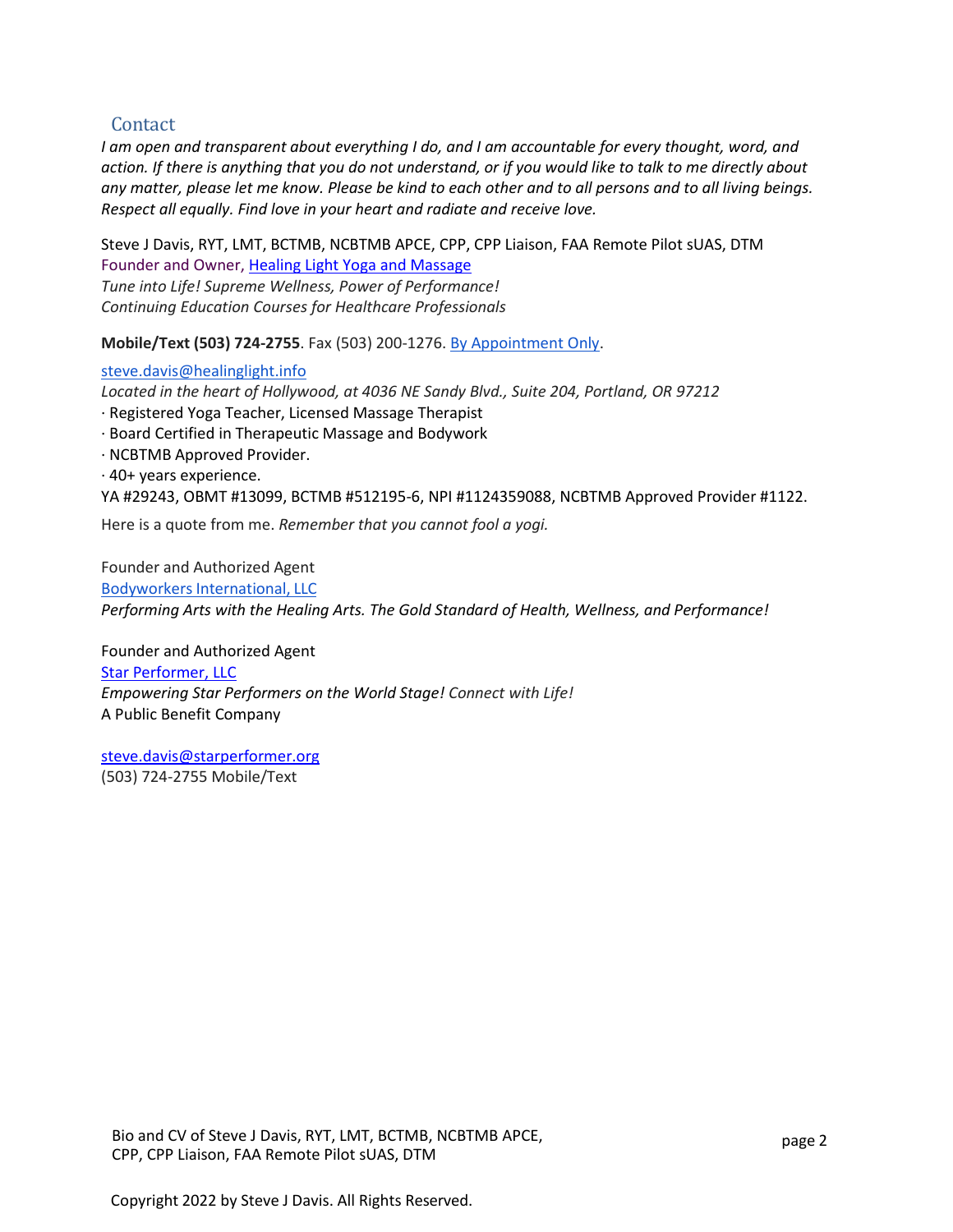## Career highlights

**Self-Employed**, successful business owner, 1980 to present.

**RYT**, **Registered Yoga Teacher**. Yoga Experience, including as an instructor: 1971 to present.

**Instructor, Supreme Ultimate Fist**, T'ai Chi Ch'uan. 1971 to present.

**LMT**, **Licensed Massage Therapist**, June 2006 to present.

**BCTMB**, **NCBTMB Board Certified in Therapeutic Massage and Bodywork**, 2014 to present.

**NCBTMB Approved Provider of Continuing Education**, 2016 to present.

**Public Speaker**, 1971 to present. Many different groups, hundreds of presentations.

**Musician, Composer and Singer**, 1959 to present. Violin, Bass, Flute (Bansuri), Guitar, Piano, Voice.

**Patent Draftsman**, 2002 to 2005. My concept drawings appear on Utility Patents issued by the U.S. Patent and Trademark Office.

**Theatre**. Actor, Dancer, Musician, and Singer. Stunt work in TV, stage rigging.

**Writer, Producer, Director, Actor in Short films**. Instructional videos in high climbing, rigging, rope access, rescue. Instructional videos in Ethics and Science CE Courses for LMTs, Bodyworkers, and other Healthcare Professionals.

**Photographer and Videographer**. Portrait, Events, Product, Commercial, Short Films, Wildlife, Nature, Documentary. I have been taking photos since about 1960, when I was 8 years old. Film and Video since the 1980s. High climbing, stunt work, and teaching these skills since the 1960s, 70s, 80s, 90s, 00s, 10s, 20s, still have all my gear and knowledge. I have been on both sides of the camera, and on stage as a musician, singer, actor, performer. Published author of 19 books and many articles. I have a wide range of experience and skills developed over the years. International travel to many countries. I have studied over ten languages. I am fluent in English.

**International climbing and rigging expert** on man-made and natural structures.

**High Climbing, Rigging, Rescue, OSHA Compliance Instructor**. Taught certification courses from 1992 to 2003 to people working on Radio Towers and Antennae on OSHA compliance, rigging, and rescue to many different groups, including the Voice of America, BLM, U.S. Forest Service, and private firms.

In the course of this work, extensive travel to 18 different countries in the Americas, Pacific Rim, Asia, Europe, and Africa. Have studied 10 languages, to help communication with Foreign Nationals and facilitate effective and safe training at height. No injuries or deaths to any student, instructor, or member of the public. Perfect safety record in entire career working and teaching at height.

Bio and CV of Steve J Davis, RYT, LMT, BCTMB, NCBTMB APCE, CPP, CPP Liaison, FAA Remote Pilot sUAS, DTM

Copyright 2022 by Steve J Davis. All Rights Reserved.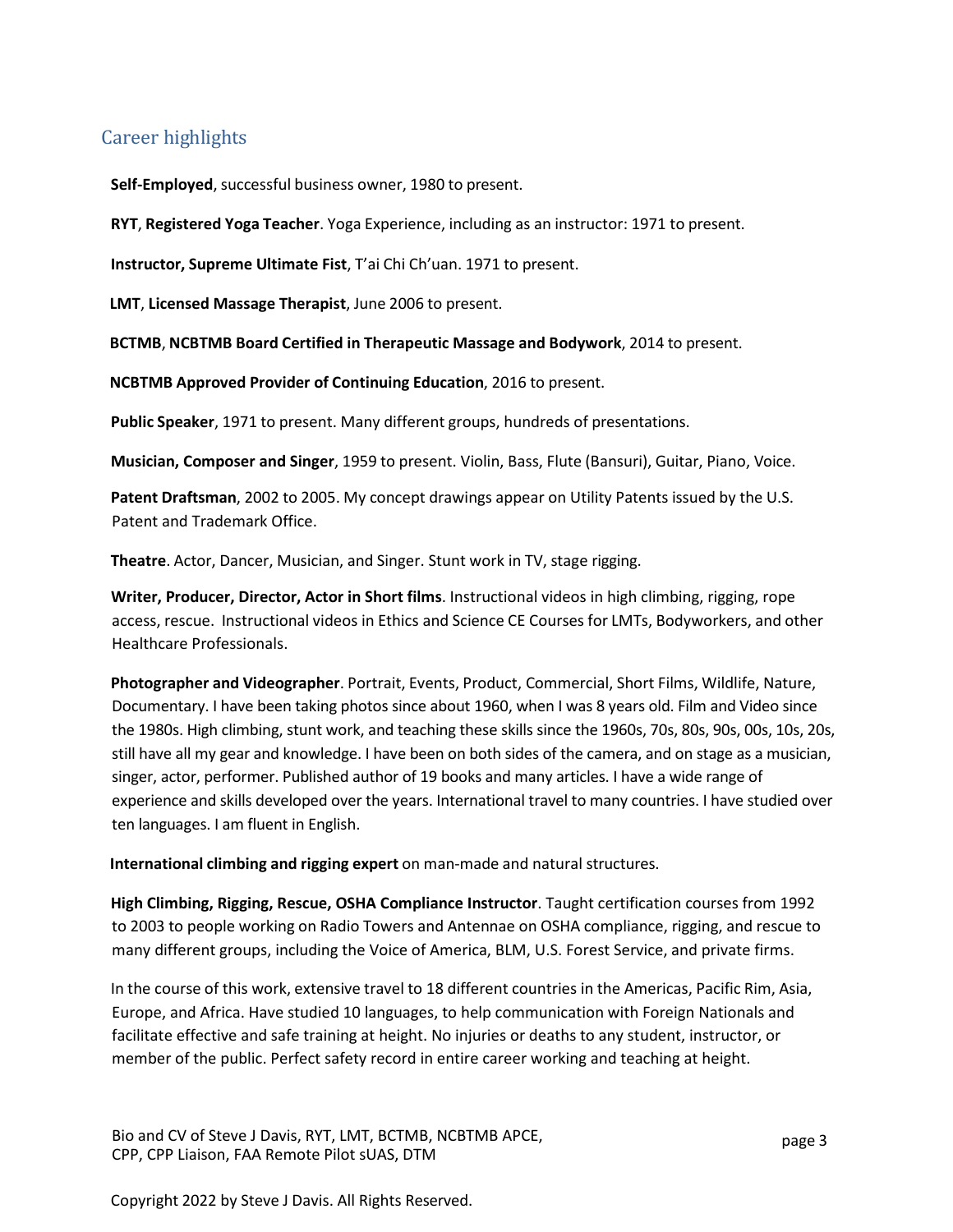**Published Author**. Authored 23 articles on High-Rise rigging, rescue, and efficient window cleaning methods from 1986 to 2002 in the international trade journal, 'American Window Cleaner'. Published 19 books on Amazon, Present Moment Program: Assessment of Posture and Musculoskeletal Balance Course in 19 volumes.

#### **Professional Affiliations**.

Member of the ANSI (American National Standards Institute) committee, Manual Methods of Building Access, A41, 1997 to 2001.

Charter member of California Window Cleaning Association. Founding member of the International Window Cleaning Association.

LMT, Licensed Massage Therapist, OBMT, State of Oregon, always in good standing, 2006 to present.

Member of the Education Committee of the Oregon Board of Massage Therapists, 2011 to 2019.

Member of the Rules Committee of the Oregon Board of Massage Therapists, 2011 to present.

BCTMB, NCBTMB Board Certified in Therapeutic Massage and Bodywork, 2014 to present.

NCBTMB Approved Provider of Continuing Education, 2016 to present.

Toastmasters International, 2015 to present. DTM, Distinguished Toastmaster, 2020.

Continuing Education Provider Member of the AFMTE, Alliance for Massage Therapy Education, 2018 to present.

Member of PPA, Professional Photographers of America, 2019 to present, OPPA, Oregon Professional Photographers Association, 2020 to present. CPP, Certified Professional Photographer, CPP Liaison, 2021 to present.

Founder and Owner of the following LinkedIn Groups: Zen Shiatsu Therapists, Raja Yoga, Bodyworkers International, East-West College of the Healing Arts Alumni, Star Performer LLC.

Facebook: Healing Light Yoga and Massage, Steve Davis, Proteanstar, Licensed Massage Therapists, Portland Metro Yoga, East West College of the Healing Arts Alumni, Star Performer LLC.

### Education

2006 to present. Continuing Education in the Healing Arts every year to maintain Licensure and Board Certification.

2006 to 2007 THE EXPANDING LIGHT Portland, Oregon and Nevada City, California Yoga Teacher Training Program, 200 hours. RYT. YA #29243. Member AYTA. Certified AYT.

Bio and CV of Steve J Davis, RYT, LMT, BCTMB, NCBTMB APCE, CPP, CPP Liaison, FAA Remote Pilot sUAS, DTM

Copyright 2022 by Steve J Davis. All Rights Reserved.